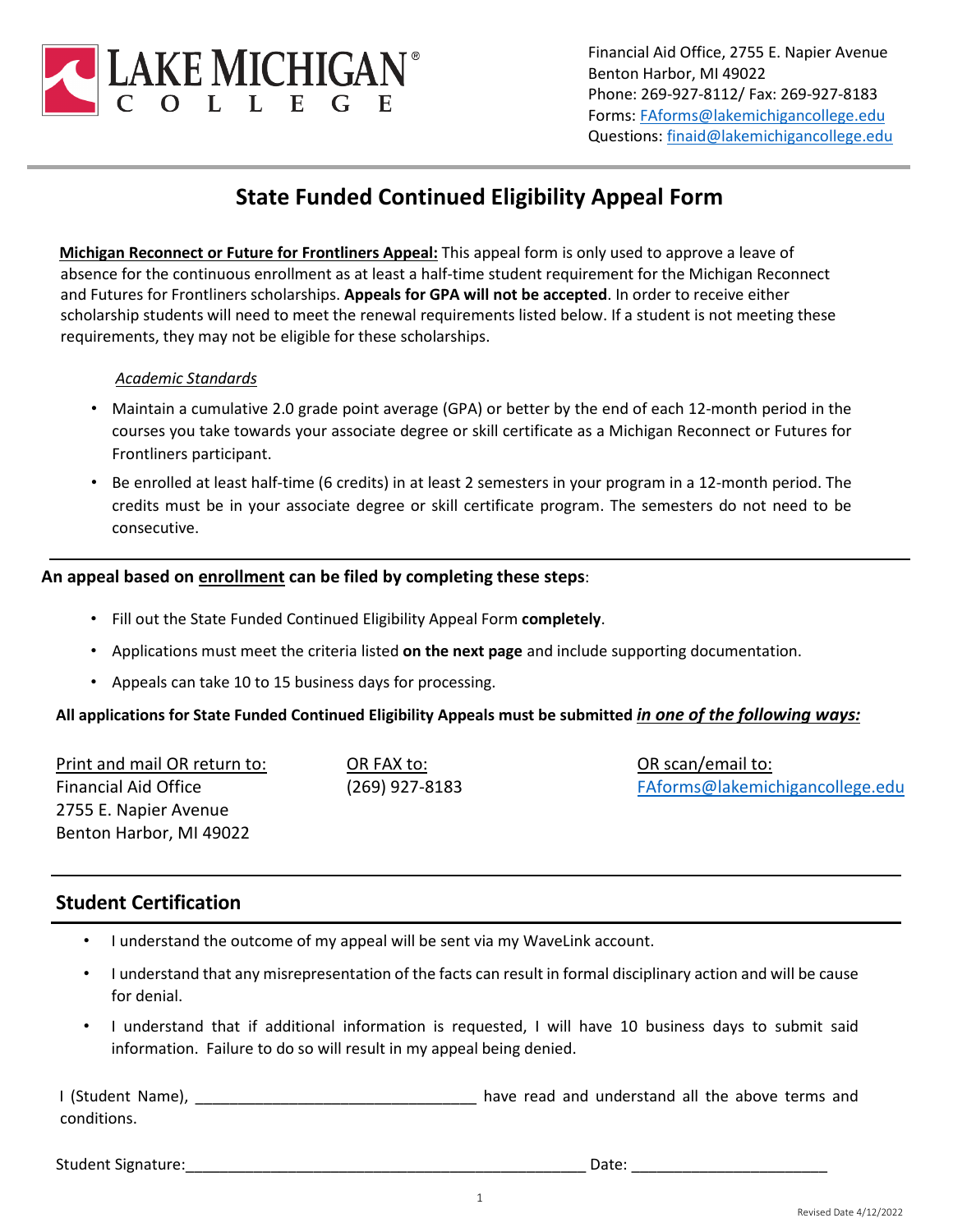| Term and Year of appeal:                                                                                                                                                                                                          | (Year) | Spring ______ | Summer<br>$\Box$<br>(Year) | (Year) |
|-----------------------------------------------------------------------------------------------------------------------------------------------------------------------------------------------------------------------------------|--------|---------------|----------------------------|--------|
|                                                                                                                                                                                                                                   |        |               |                            |        |
|                                                                                                                                                                                                                                   |        |               |                            |        |
|                                                                                                                                                                                                                                   |        |               |                            |        |
| $\mathbb{R}^d$ . The set of the set of the set of the set of the set of the set of the set of the set of the set of the set of the set of the set of the set of the set of the set of the set of the set of the set of the set of |        |               |                            |        |

Phone Number: <u>moviding a phone number I</u> student Signature: student in voicemail, text messages, and/or verbal messages with any<br>\*Please take note: By providing a phone number I consent to LMC leaving messages via voicema person who answers at the number given with specific information related to LMC (course enrollment, appointments, advising, financial aid, payments, admission, etc.).

# **Complete for Michigan Reconnect or Future for Frontliners appeal:**

| Check which fits your situation:                                                                                                                                                                                                      | Include this documentation:                                                                                                                                                                                                                                                                                                                                                             |  |
|---------------------------------------------------------------------------------------------------------------------------------------------------------------------------------------------------------------------------------------|-----------------------------------------------------------------------------------------------------------------------------------------------------------------------------------------------------------------------------------------------------------------------------------------------------------------------------------------------------------------------------------------|--|
| Death of an immediate family member (spouse,<br>child, parent, sibling or legal guardian of the<br>student).                                                                                                                          | Obituary or death certificate which includes your relationship to the<br>deceased.                                                                                                                                                                                                                                                                                                      |  |
| Return to work (from a lay-off)/change in<br>working hours that occurred after the semester<br>began and that substantially interferes with your<br>ability to attend class<br>*Starting/Accepting a new job is not applicable.       | Your employer must provide a letter of support on official company<br>letterhead specifying exactly how your change in work interferes with<br>your ability to attend class. The letter must be signed by your supervisor<br>or higher company manager. Students must make every effort to find<br>options to complete the semester before an exception is considered                   |  |
| Medical: Provide a doctor's letter that states<br>your condition or injury prevents you from<br>completing classes.                                                                                                                   | The statement must be on the physician's letterhead and include<br>expected start and end dates of the medical condition. The doctor must<br>verify in the statement that you cannot attend any class as the medical<br>condition is very serious and prevents you from participation in<br>employment, education, and other major life activities for the duration of<br>the semester. |  |
| $\Box$ Call to military duty.<br>*Voluntary enlistment and subsequent call to duty<br>during enrolled semester of appeal not applicable. *                                                                                            | Submit a copy of your military orders with dates.                                                                                                                                                                                                                                                                                                                                       |  |
| Other Extenuating Circumstances (i.e., hardship,<br>rolling admission or waitlist into second admit<br>programs at LMC, issues with obtaining an<br>internship, religious commitment expected of all<br>students of that faith, etc.) | Submit documentation that verifies how the situation inhibited your<br>ability to register and/or attend class (i.e., waitlist letter, doctor's note,<br>etc.)                                                                                                                                                                                                                          |  |